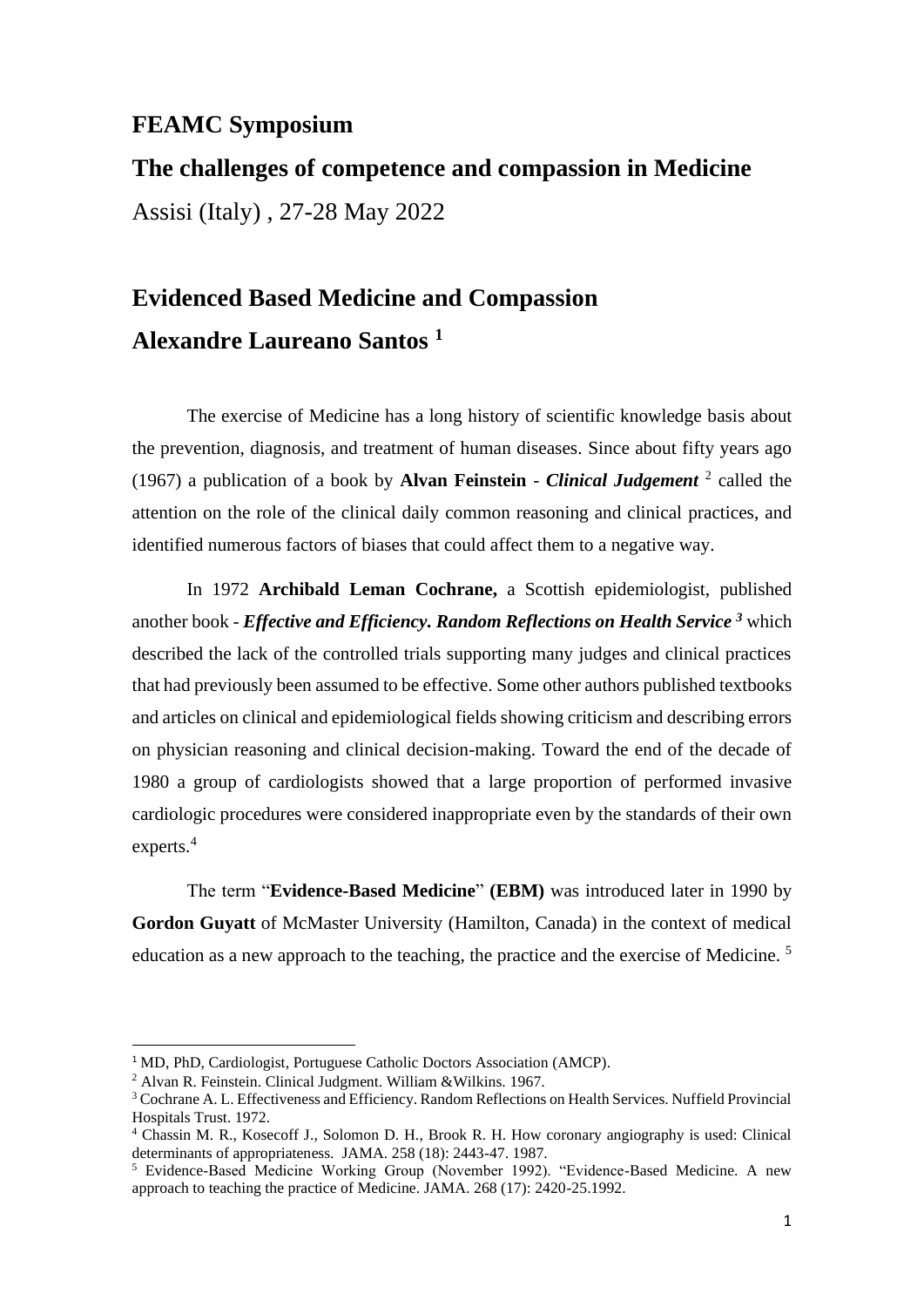Currently, the definition of EBM is "*the conscientious, explicit and judicious use of current best evidence in making decisions about the care of individual patients. It means integrating personnal clinical expertise with the best available clinical evidence from systematic research.* " The practitioner applies to the care of his patient (each one with personal characteristics, values, statutes and expectations) with his own individual clinical experience and the knowledge generally obtained on populations-based data, while absolutely respecting the fact that he has clinical expertise reflected in effective and efficient diagnosis and thoughtful identification and **compassionate** use of personal patients' predicaments, rights and preferences.<sup>6</sup>

EBM methods involves the routine use of the scientific evidences obtained by clinical research in the treatment of the particular circunstances of a personal patient included in his familial and community involvement.

Evidence-based medicine exercise categorizes different types of clinical evidence and ranks them according to the strength of their freedom from the various biases that beset medical research:

1A – Evidences obtained by meta-analyses of several randomized control research (RCR) with double blind control.

1B - Evidences from only one randomized control research (RCR).

2A – Evidences from well-designed controlled research without randomization.

2B – Evidences obtained from well-designed cohort studies or case control studies, preferably from more than one centre or research group.

3 - Evidences obtained from multiple series designs and nonexperimental studies (comparative research, case studies) according to the textbooks. Dramatic and urgent results in uncontrolled trials.

4 – Opinions of respected authorities, based on clinical experience, descriptive studies or reports of expert committees. Evidences from experts and clinical practice.

So, following EBM rules, the foundation of any clinical decision regarding the optimal diagnostic or therapy procedure are scientific data resulting from clinical

<sup>6</sup> Sackett D. L., Rosenberg W. M., Gray J. A., Haynes R. B. and Richardson W. S. Evidence based medicine: what it is and what it isn't, BMJ. 312 (7073): 71-72, 1996.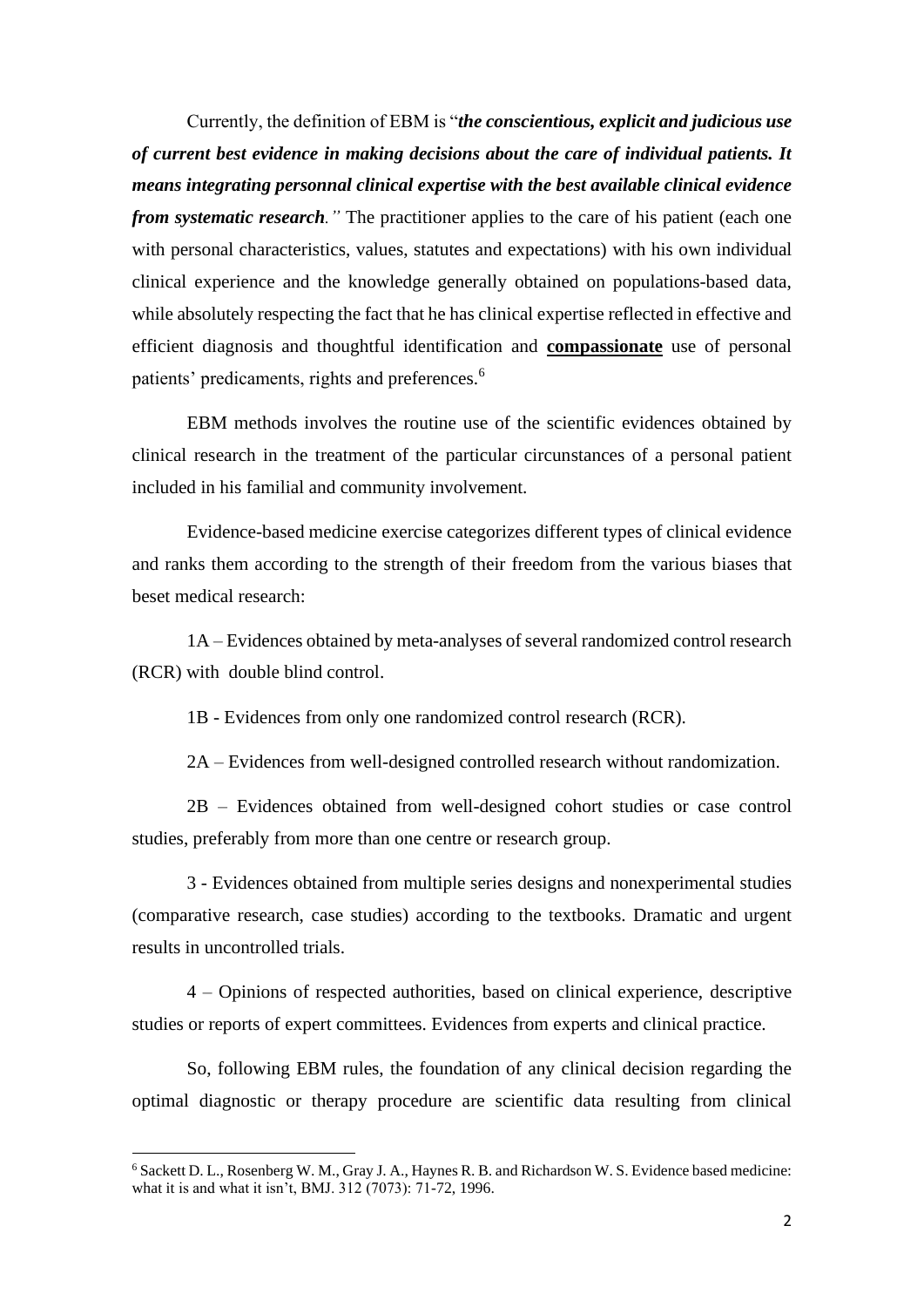research. Clinical experience and intuition are a great help, but not the main tool in decision making. Indeed, making decisions about treatment of each individual patient is a complex process that allows doctors and patients to select the best possible solutions in one particular situation. The *EBM methods involves the routine use of the best scientific evidences obtained by clinical research in the treatment of the particular disease circunstances of a personal patient included in his familial, social and community involvement.*

This aim with the best scientific evidences was not possible before the existence of electronic data bases that occurred in the early 90,s. So, after this period it was possible the increasing acceptance of the concepts proposed initially by previously mentioned **Professor Archibald L. Ccchrane** by the systematic organization and intercommunication of electronic centers with evidence-based medical research data designated as **Cochrane Centers,** and a dedicated international organization - the **Cochrane Collaboration**. The explicit methodology to determine "*best evidence*" was largely established by the McMaster University Research Group.<sup>7</sup>

Today almost all western countries doctors apply EBM rules in the treatment for every patient with the support of the governments, institutions and scientific societies. This includes the recommendations to the use of practical guidelines referring to different diseases and the access to databases with the best scientific evidence from each category of procedure. Special experts edited guidelines which are continuously updated with new data coming from medical journals and the available literature with the last objective information.

A system for scientific evaluation the recommendations quality was developed in 2000 by the Grading of Recommendations Assessment, Development and Evaluation (GRADE) working group. This system takes into account more dimensions then just the quality of medical research. It requires users who are performing an assessment of the quality of evidence, usually as a part of a systematic review about a particular subject, to consider the impact of different factors on their confidence in results. Authors of GRADE tables assign one of four levels to evaluate the quality of evidence on the basis of their confidence that the observed effect (a numeric value) is close to the true effect. The

<sup>7</sup> Evidence-Based Medicine Working Group (November 1992). "Evidence-Based Medicine. A new approach to teaching the practice of Medicine. JAMA. 268 (17): 2420-25.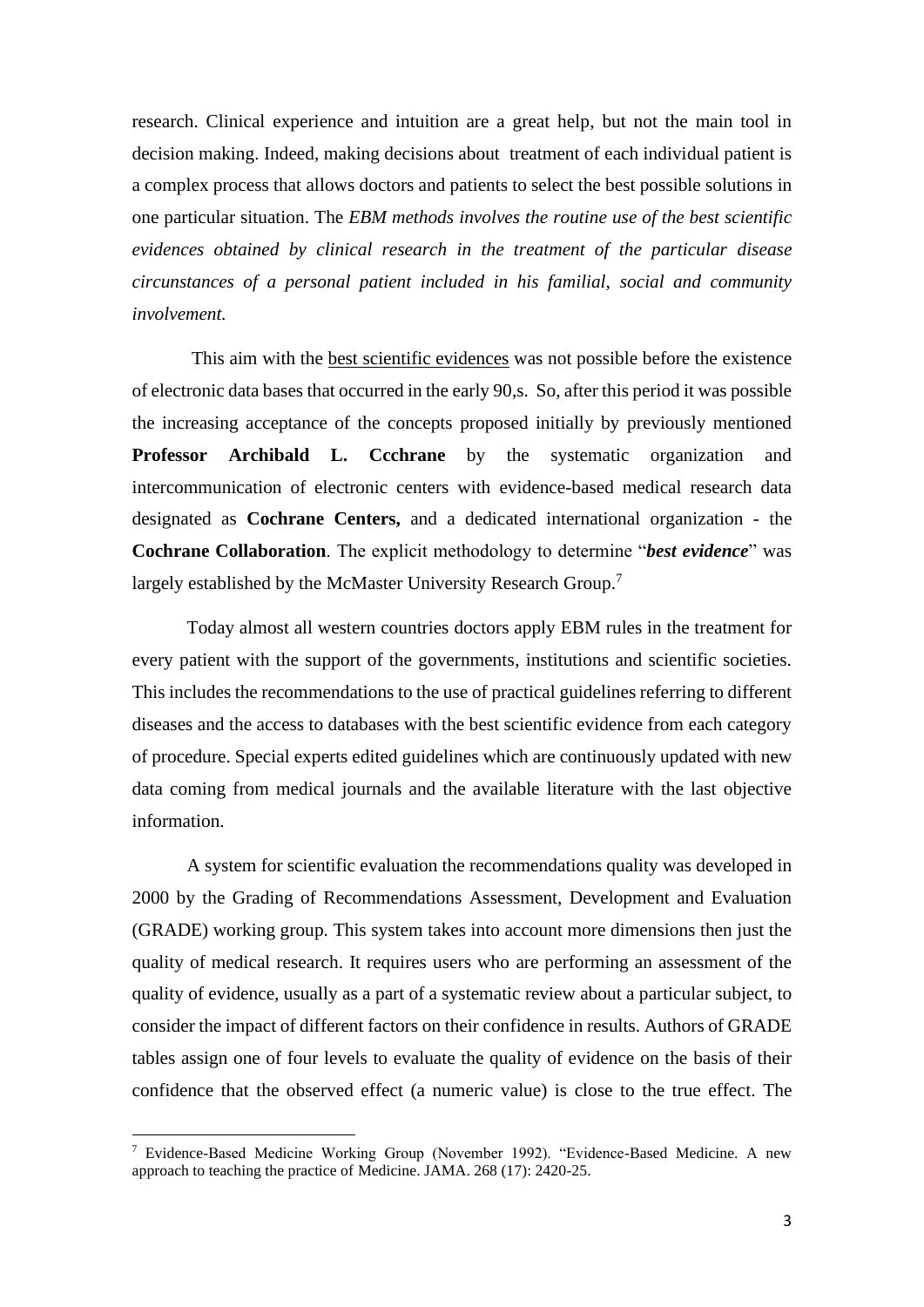confidence value is based on judgements assigned in five different domains in a structural manner.<sup>8</sup> Systematic reviews may include since randomized controlled trials, that have low risk of bias, to observational studies that have high risk of bias. In the case of randomized controlled trials, the quality of evidence is high but can be downgraded in multiple domains. In guidelines, recommendations for a clinical service are classified by the balance of risk versus benefit and the level of evidence on which this information is based. The U.S. Preventive Services Task Force uses the following system: <sup>9</sup>

. Level A: Good scientific evidence suggests that the benefits of the clinical service substantially outweigh the potential risks: Clinicians should discuss the service with elegible patients.

. Level B: At least fair scientific evidence suggests that the benefits of the clinical service outweigh the potential risks. Clinicians should discuss the service with elegible patients.

. Level C: At least fair scientific evidence suggests that the clinical service provides benefits, but the balance between benefits and risks is to close for general recommendations. Clinicians need not offer it unless individual considerations apply.

. Level D: At least fair scientific evidence suggests that the risks of the clinical service outweigh potential benefits. Clinicians should not routinely offer the service to asymptomatic patients.

. Level I: Scientific evidence is lacking, of poor quality, or conflicting, such as the risk versus benefit balance cannot be assessed. Clinicians should help patients understand the uncertainly surrounding the clinical service at this category.

The Cochrane Library is a collection of databases in medicine and other health care matters provided by Cochrane Collaboration (CC) and other organisations. The CC is an international not-for-profit independent organisation dedicated to making up-to-date accurate information about the effects of healthcare reality worldwide available. It produces and disseminates systematic reviews of healthcare interventions and promotes the source of evidence in the form of clinical trials and other studies. The Cochrane

<sup>8</sup> GRADE guidelines: 3. Rating the quality of evidence. Balshem H., Helfand M., Schunemann H. J., et al. *Journal of Clin. Epidemiol*. 64 (4): 401-6. 2012.

<sup>&</sup>lt;sup>9</sup> Sherman M., Burak K., Maroun J. et al. Multidisciplinary Canadian Consensus Recommendation for the Management and Treatment of Hepatocellular Carcinoma. *Current Oncology.* 18 (5): 228-40. 2012.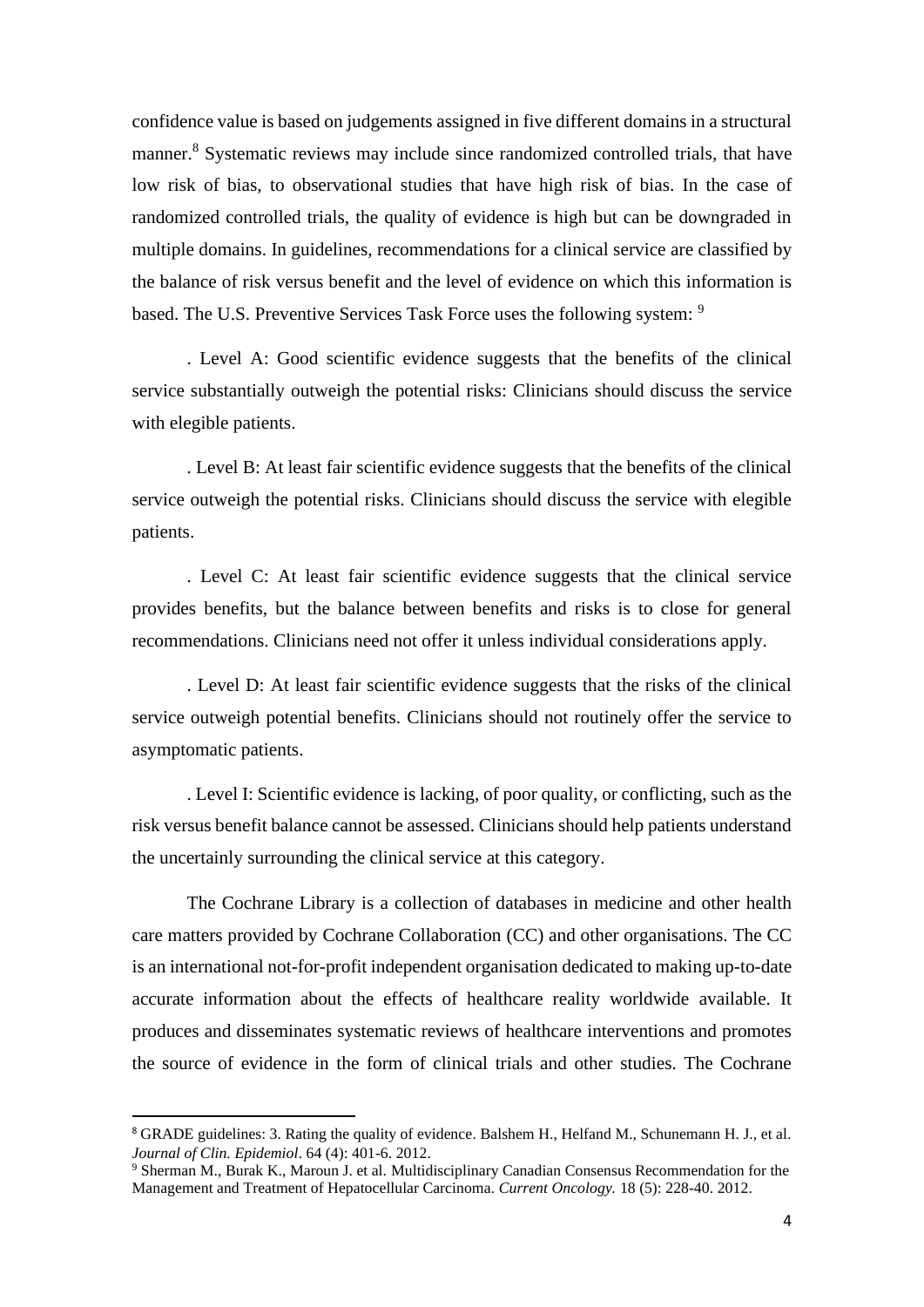Collaboration was founded in 1993 and named after the British epidemiologist. It publishes the Cochrane Database of Systematic Reviews which is published quarterly as part of the Cochrane Library. At its core is the collection of Cochrane Reviews, a database of systematic reviews and meta-analyses which sumarizes and interprets the results of high-quality medical research. It permits to make the results of well-conducted controlled trials readily available and is a key resource in EBM. It consists of a regularly updated collection of EBM databases:<sup>10</sup>

. The Cochrane Databases of Systematic Reviews (Cochrane Reviews)

- . The Database of Abstracts of Reviews of Effects (DARE)
- . The Cochrane Central Register of Controlled Trials (CENTRAL)
- . The Cochrane Database of Methodology Reviews (Methodology Reviews)
- . The Cochrane Methodology Register (Methodology Register)
- . Health Technology Assessment Database (HTA)
- . NHS Economic Evaluation Database (NHS EED)

The dedicated guideline panelists may make strong or weak recommendations on the basis of further criteria. The most important criteria are the balance between the desirable and undesirable effects not considering the costs, the quality of the evidence, values and preferences of the patients, and finally the costs related to the available resources utilization.

The Group for Evidence Based Medicine Resource from McMaster University identified the approach to the application that each individual physician must follow in five steps:  $11$ 

1- Problem definition: Patient/problem (what kind a problem to find solutions: (diagnosis, procedures, interventions…).

2 – Selection of wanted sources of information.

<sup>&</sup>lt;sup>10</sup> Sacckett D. L.. Richardson W. S., Rosenberg W. S., Haynes R. B. Evidence based medicine. How to practice and teach. 2nd edition. Churchil-Livingstone. Edinbourg. 2009.

 $11$  Silverman W. A. Where is the evidence. Debates on modern medicine. Oxford University Press. Oxford. 1996.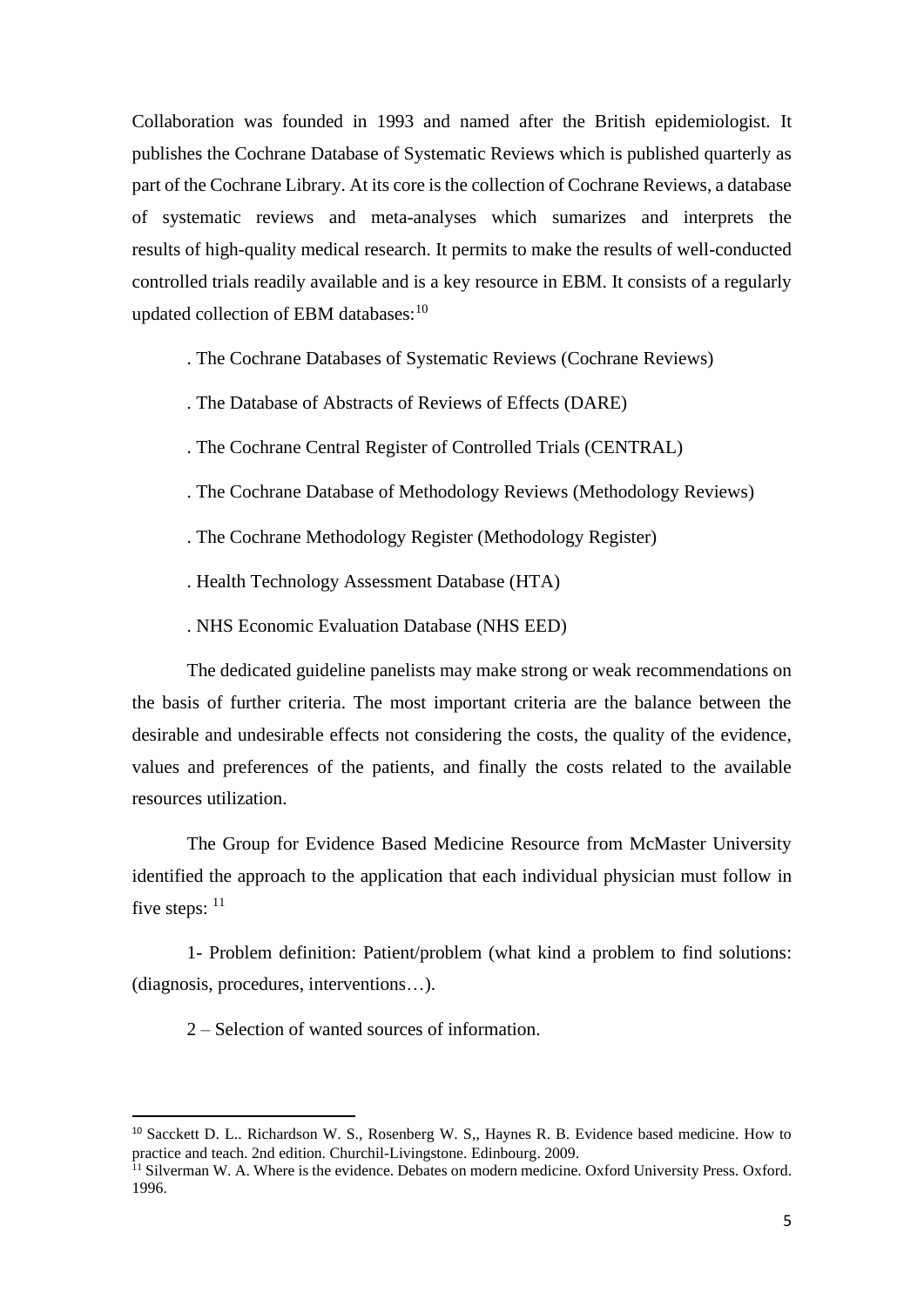- 3 Critical evaluation of the information.
- 4 Application of information to the patient/situation.
- 5 Efficacy evaluation of the application on the patient.

Evidence based medicine (EBM) is a conscious and reasonable method of use of contemporary best evidence in making adequate decisions about the treatment of individual patients. It is not a medical cook-book with recipes, but its good application brings cost-effective and better health care, permitting the most convenient and the best possible evidence for the physician solutions to his patient's disease problems. It helps to avoid major mistakes in the treatment evolution and raises the global quality of health care. Of course, EBM requires knowledge of the physician in working on the computer which will permit the access to the medical databases, to the medical literature, and the capacity to a correct interpretation of statistical and epidemiological results. In present times it is an excellent instrument together with clinical physician expertise for the treatments of the patients.

So, making use of the best instruments that the contempory time of life has offered to our daily tasks as physicians, we need to involve our service to the vulnerability, fragility and suffering of the individual patients with the absolute necessary interest, attention, solicitude and fraternity. It means we must involve the care to the patients with the referred physician characteristics of *Individual Clinical Expertise, Best External Evidence and atention to the Patient Values and Expectations* with the *Blessing of the Compassion.*

Let us remember the message of His Holiness Pope Francis at the recent occasion of thirtieth World Day of the Sick. "*Let us thank the Lord for the progress that medical science has made, especially in recent times; new technologies have made it possible to prepare therapies that are a great benefit to the sick; research continues to make a valuable contribution to eliminating old and new pathologies; rehabilitation medicine has greatly expanded its expertise and skills; none of this, however must make us forget the uniqueness of each patient, his or her dignity and frailties. Patients are always more important than they their diseases, and, for this reason no therapeutic can prescind from listening to the patient's his or her history, anxieties and fears. Even when healing is not possible, care can always been given. It is always possible to console, it is always possible to make people sense a closeness that is more interested in the person than on his or her*